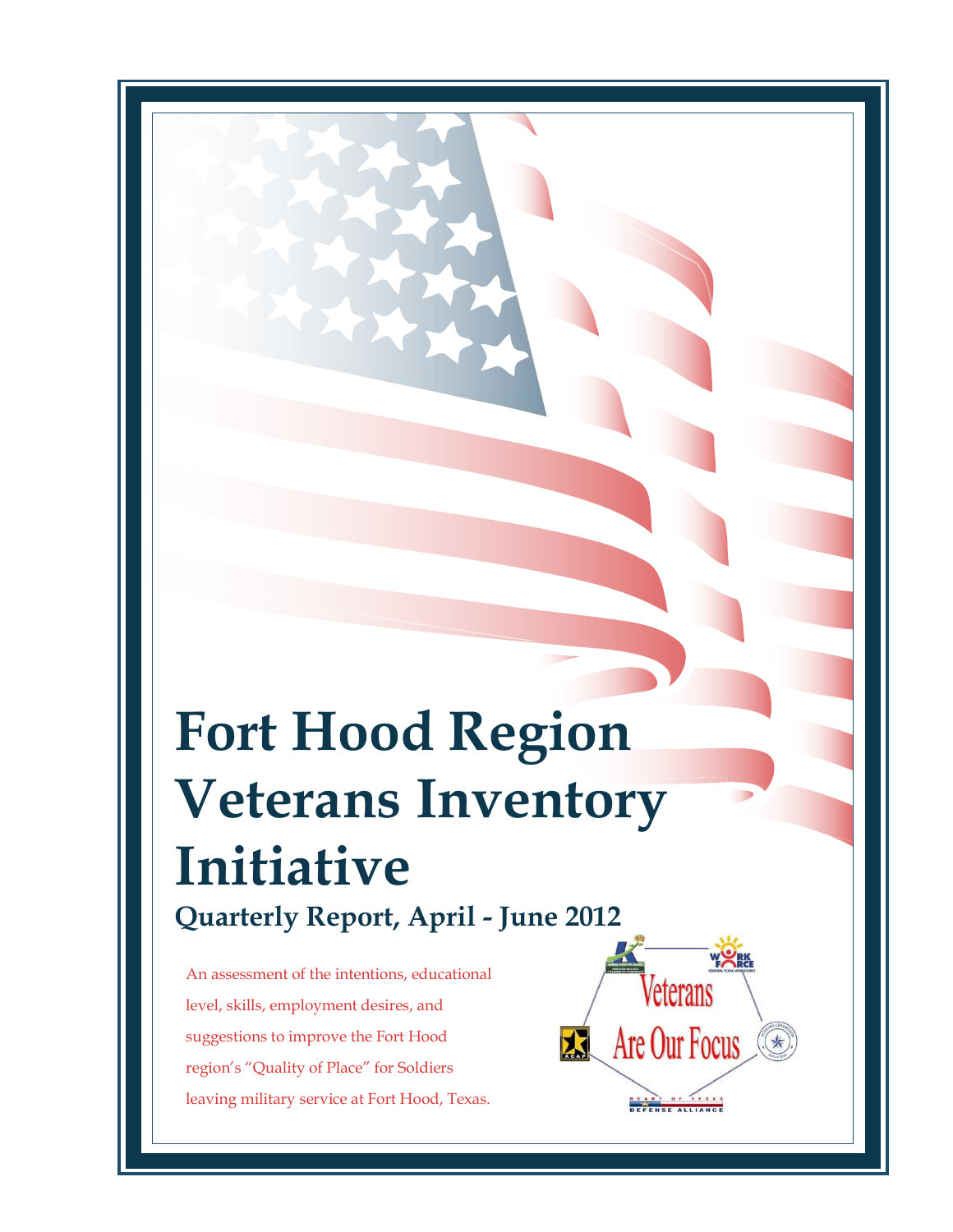

#### **Quarterly Report: 3rd Quarter, FY 2012**

(April - June 2012)

**A. BACKGROUND**: Operation Economic Transformation is the Greater Killeen Chamber of Commerce plan to identify, measure, and capitalize on new and emerging economic development opportunities present in the Fort Hood region. One key recommendation was to regularly administer a survey designed to capture insightful information regarding the skills and desired career fields of veterans separating from military service at Fort Hood. In July 2006, the following parties entered into a Memorandum of Understanding (MOU) to routinely inventory the intentions, educational level, skills, employment desires, and suggestions of separating Soldiers in order to improve the Fort Hood regional "Quality of Place":

- Fort Hood Adjutant General/Army Career and Alumni Program (ACAP)
- Workforce Solutions of Central Texas Board<br>- Workforce Solutions of Central Texas Service
- Workforce Solutions of Central Texas Service Centers
- Greater Killeen Chamber of Commerce
- Heart Of Texas Defense Alliance
- Texas Veterans Commission

Data is collected via a voluntary twelve-question survey administered during either the Transition Assistance Program (TAP) workshop or installation final clearance<sup>1</sup>. The purpose for the collection and analysis of this data is threefold:

1. Develop and retain the region's skilled and motivated military Veteran workforce;

2. Foster innovation and entrepreneurship; retain existing businesses, and attract new business to the region; and

3. Align the efforts of the participating agencies to enhance options for current and future/potential residents.

#### **B. DEMOGRAPHICS**

 $\overline{a}$ 

1. For the 3rd Quarter (April - June 2012), 808 Soldiers completing their military service responded to the survey with the demographics graphed below.

#### **DEMOGRAPHIC DISTRIBUTION**



<sup>1</sup> Retiring Soldiers may participate in TAP up to two years prior to their retirement date, while non-retiring Soldiers may participate up to one year in advance. Effective November 2012, all Soldiers separating from the military are required to attend the TAP seminar and will provide the opportunity for more Soldiers to participate in the optional Veterans Inventory Initiative survey.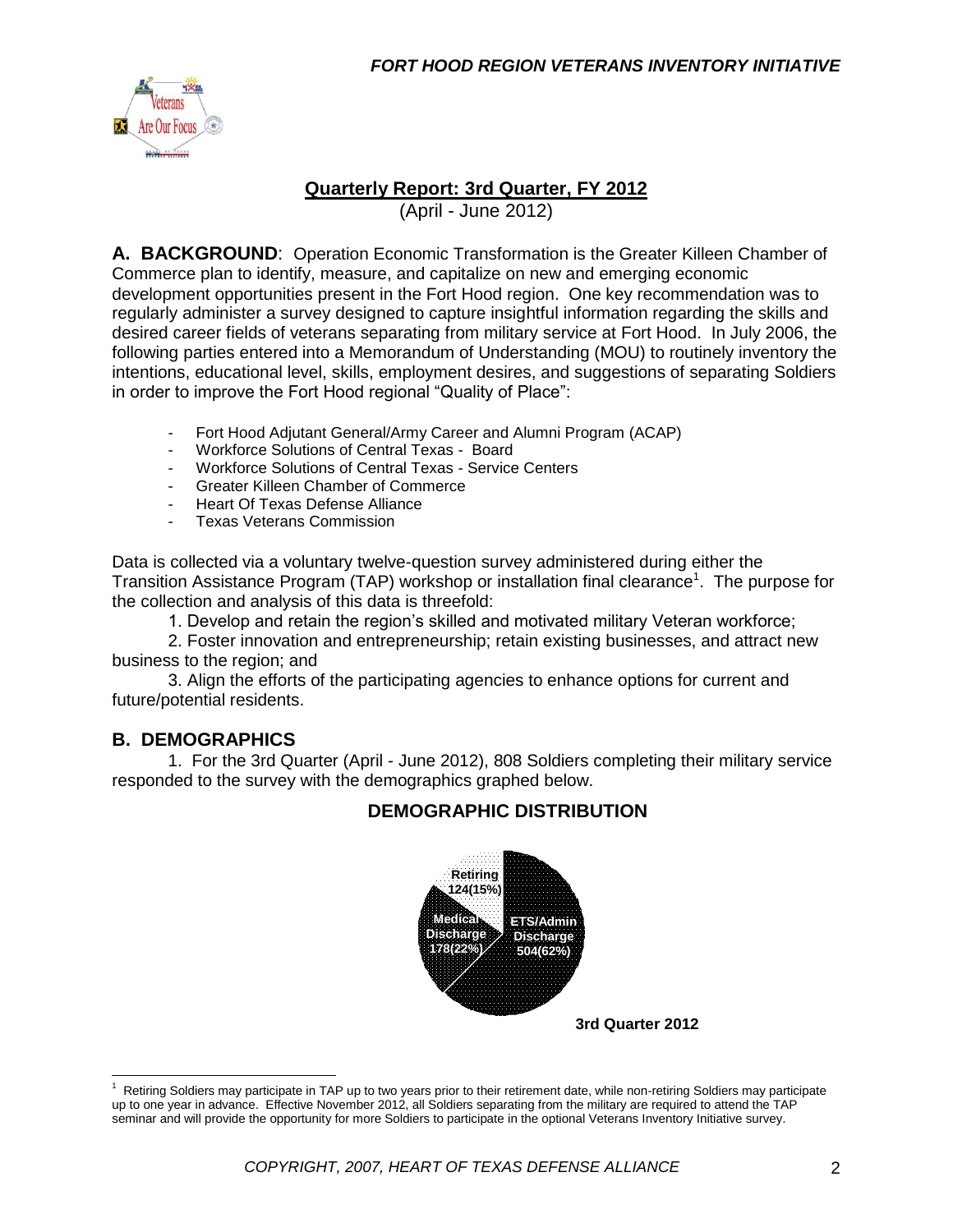

2. The Veteran's Inventory Initiative has collected data on Soldiers separating from the service at Fort Hood since FY 2007 and, over that period, there have been twenty-three recurring quarterly reports based on data from a total of 21,030 separating Soldiers. The following graph compares reasons for separation from FY 2007 through 3rd Quarter 2012. While the percent of Soldiers separating due to ETS and retirement had decreased in 2011, it appears that the percent separating due to ETS is increasing in 2012 and we expect this trend to continue as the Army reduces its end strength to 490,000 in 2017. While the percent of Soldiers separating due to medical reasons had increased in FY 2011, it appears that this percent is decreasing in FY 2012.

| PERCENTAGE OF SEPARATIONS BY TYPE |                 |                 |                 |                 |                 |                 |  |
|-----------------------------------|-----------------|-----------------|-----------------|-----------------|-----------------|-----------------|--|
|                                   |                 |                 |                 |                 |                 |                 |  |
|                                   | <b>FY</b><br>07 | <b>FY</b><br>08 | <b>FY</b><br>09 | <b>FY</b><br>10 | <b>FY</b><br>11 | <b>FY</b><br>12 |  |
| ■ ETS/Chap                        | 65.7            | 54              | 56              | 58              | 52.6            | 59.4            |  |
| $\Box$ Medical                    | 15.5            | 25              | 27.5            | 24              | 31.2            | 25              |  |
| Retiring                          | 18.7            | 21              | 16.5            | 18              | 16.3            | 15.5            |  |

**C. INTENTIONS ON STAYING IN THE REGION**: The respondents were surveyed regarding their intentions on remaining in the region (within 30 miles of Fort Hood – generally equating to the Killeen-Temple-Fort Hood Metropolitan Statistical Area) when their service ended.

1. 248 respondents (representing 31% of all respondents) indicated they intended to stay in the region. This data represents:

- a. 67 retirees (54%) of all retirement eligible respondents.
- b. 181 (27%) of non-retirement eligible respondents.

In addition, 196 (35%) of the 559 who responded they did not intend to stay in the region, would do so if desirable employment were available.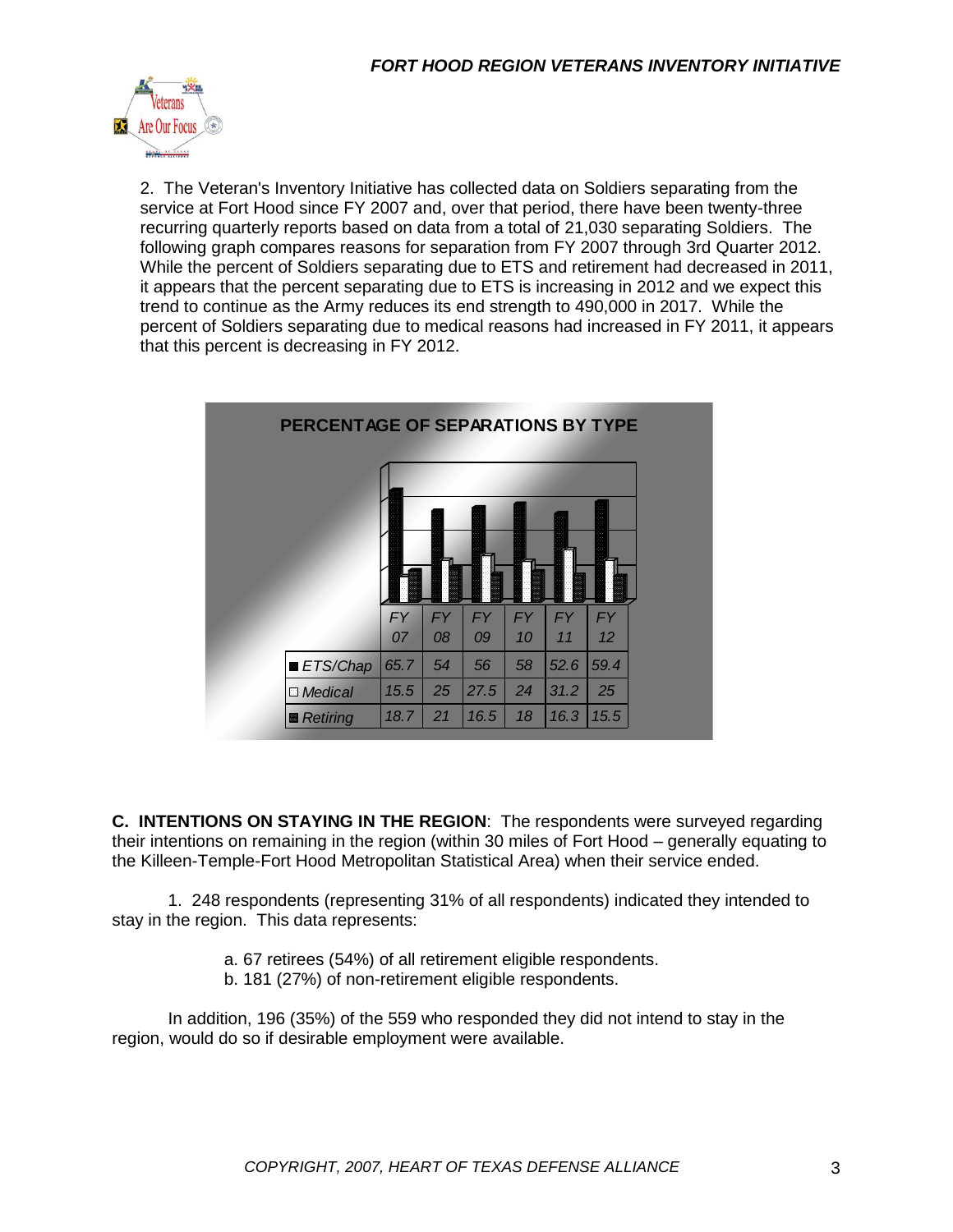



2. When analyzing data of Soldiers' intentions on remaining in the Temple-Killeen-Fort Hood MSA from October 2007 to June 2012, the graph below indicates that the percent of Soldiers intending to remain in the area has consistently averaged between 29 and 41 percent. Data for this quarter fell within this range, and continues to remain within the historical range. $2$ We will continue to monitor this information.



Respondents are able to more clearly indicate the intentions of their plans and desires once leaving the service. For this quarter, in addition to the 31% indicating they intend to remain in the area, another 35% of those not staying would stay if desirable employment was available.

 2 However, because these surveys are completed up to one year for non-retiring Soldiers and two years for retiring Soldiers before actually leaving the service, "intent" to remain (or leave) may change by the actual separation date.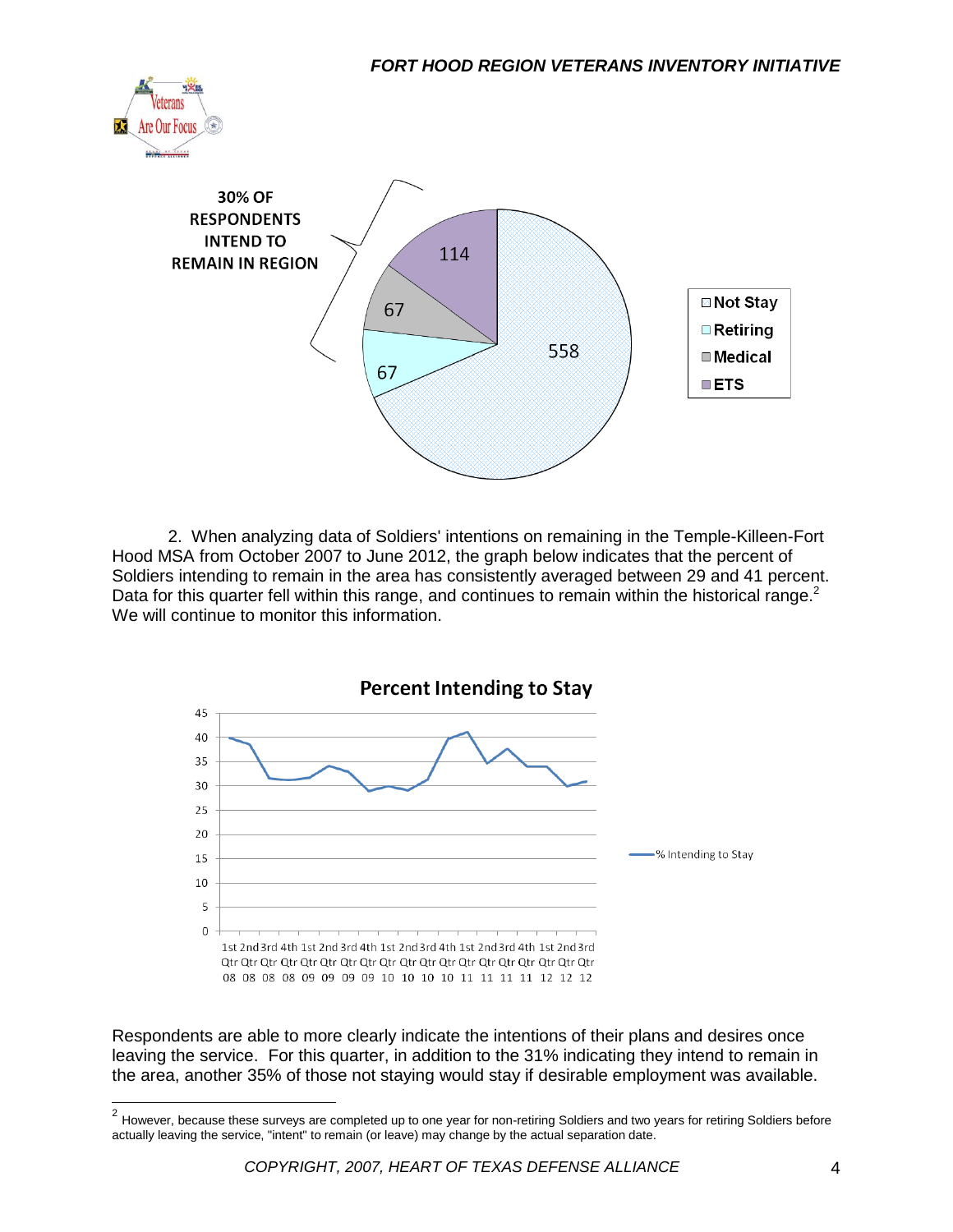

Over the past 27 months, 2861 (35%) respondents intended to remain in the Central Texas region and another 1910 (23%) of total respondents said they would stay if desired employment was available. While the data has fluctuated over the past four years, the latest trend clearly demonstrates that desirable employment readily available within the MSA is a strong driving force in retaining Soldiers in this area following their service in the military.



3. Military retirees residing in the MSA: While the Veterans Inventory Initiative only surveys the intent of Soldiers departing the service, it is possible to more accurately track the disposition of the retiring population using data from the Retired Army Personnel System, which provides the actual numbers of retired Soldiers to zip code level. For the fourteenth quarter in a row, the rate of growth for retirees in the Killeen-Temple-Fort Hood MSA increased slightly. According to the Retired Army Personnel System data below, Killeen, Harker Heights, Belton, Nolanville, and Salado experienced growth rates exceeding the MSA average of 8.1% for the three year period of 2009-2012.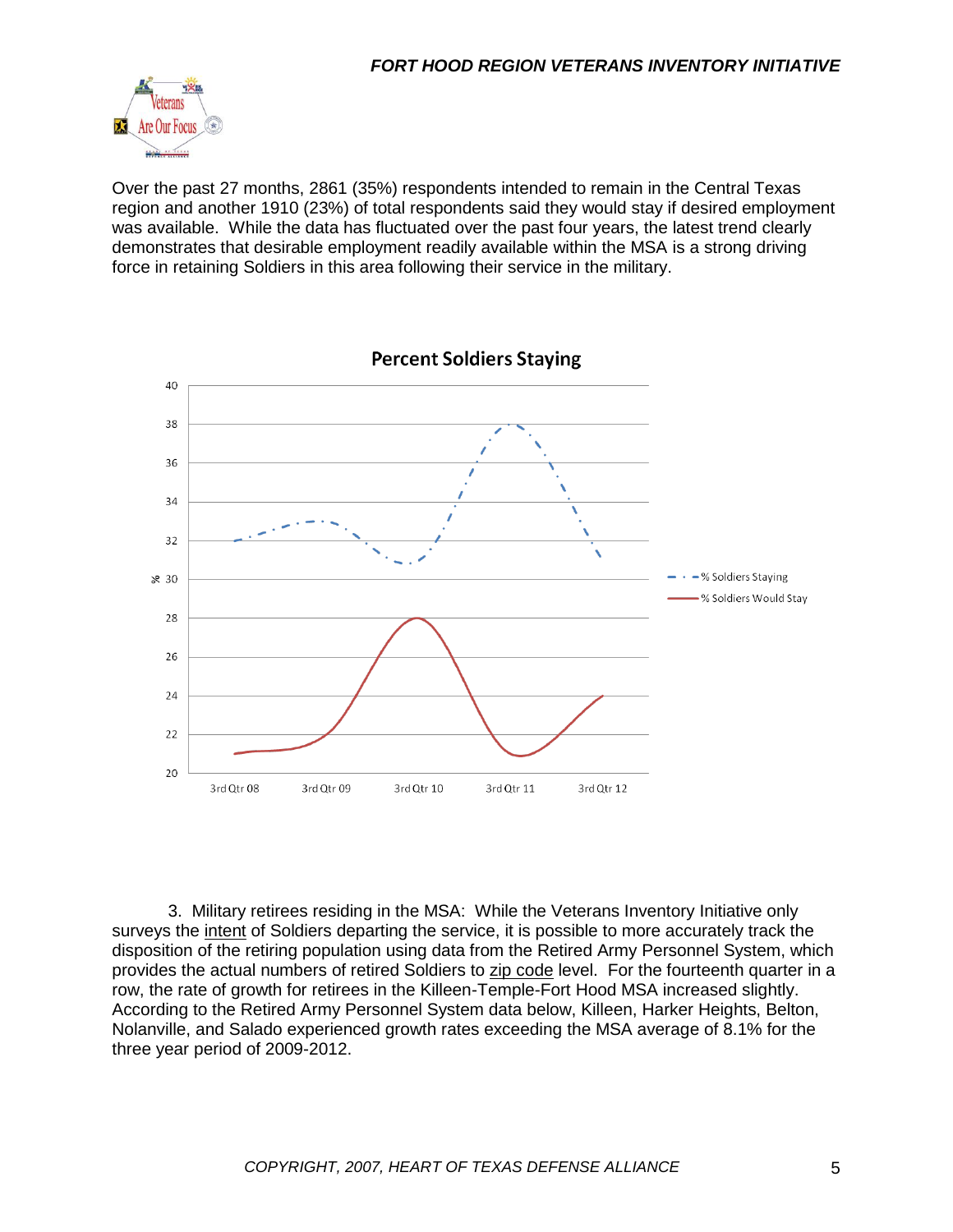

|                       | <b>JUNE</b><br>2009 | <b>JUNE</b><br>2012 | % GROWTH<br>2009 - 2012 |
|-----------------------|---------------------|---------------------|-------------------------|
| <b>KILLEEN</b>        | 8120                | 8944                | $+10.1$                 |
| <b>COPPERAS COVE</b>  | 3028                | 3121                | $+3.1$                  |
| <b>HARKER HEIGHTS</b> | 1843                | 2107                | $+14.3$                 |
| <b>TEMPLE</b>         | 1150                | 1168                | $+1.6$                  |
| <b>KEMPNER</b>        | 884                 | 920                 | $+4.1$                  |
| <b>BELTON</b>         | 826                 | 929                 | $+12.5$                 |
| <b>LAMPASAS</b>       | 356                 | 347                 | $-2.5$                  |
| <b>GATESVILLE</b>     | 350                 | 354                 | $+1.1$                  |
| <b>NOLANVILLE</b>     | 266                 | 301                 | $+13.2$                 |
| <b>SALADO</b>         | 206                 | 223                 | $+8.3$                  |
| <b>MSA</b>            | 17029               | 18414               | $+8.1$                  |

Additionally, while the national economy was continuing to experience the effects of the slowly recovering economy as a result of the recession this reporting period, the Killeen-Temple-Fort Hood MSA:

a. Killeen ranked fifth overall as one of the best performing cities in the nation by the Milken Institute, Dec 2011.

b. Killeen ranked #1 on the Best Cities for Jobs list in 2011, moving up from #4 in 2010, www.forbes.com, May 2011.

c. Population growth of 15.07% since 2000 in the Killeen-Temple-Fort Hood metropolitan area, Sperling's, www.bestplaces.net, Feb 2011.

d. The Killeen-Temple-Fort Hood metro area's cost of living is 19.4% lower than the U.S. average, Sperling's, www.bestplaces.net, Feb 2011.

e. Kiplinger.com ranked the Killeen-Temple-Fort Hood MSA as the 3rd most affordable in the nation.

f. Killeen was named one of the top ten medium metro areas for Military Retirement: Second Careers by USAA and Military.com, Nov 2011.

g. Killeen ranked fifth in the Best-Performing Cities Index for 2011, December 2011.

In addition to these indicators of economic stability for the Killeen-Temple-Fort Hood MSA, there are many other indicators of growth in the area such as construction of the new Darnall Army Medical Center, construction of the new Seton Medical Center in Harker Heights, three new military medical clinics in Harker Heights, Copperas Cove and Killeen, a 3.9% increase in 2010 over the 2009 enplanements at the Killeen-Fort Hood Regional Airport, as well as the ground breaking of the second building and increasing enrollment of the new Texas A&M University-Central Texas.

**D. MILITARY OCCUPATIONAL SPECIALITIES**: Departing Soldiers represented 128 different Military Occupational Specialties. However, 87% (701/808 respondents) can be grouped into six general areas: Logistics/Transportation, Combat Arms, Maintainers/Repairers, Information Technology/Communications, Engineers, and Medical.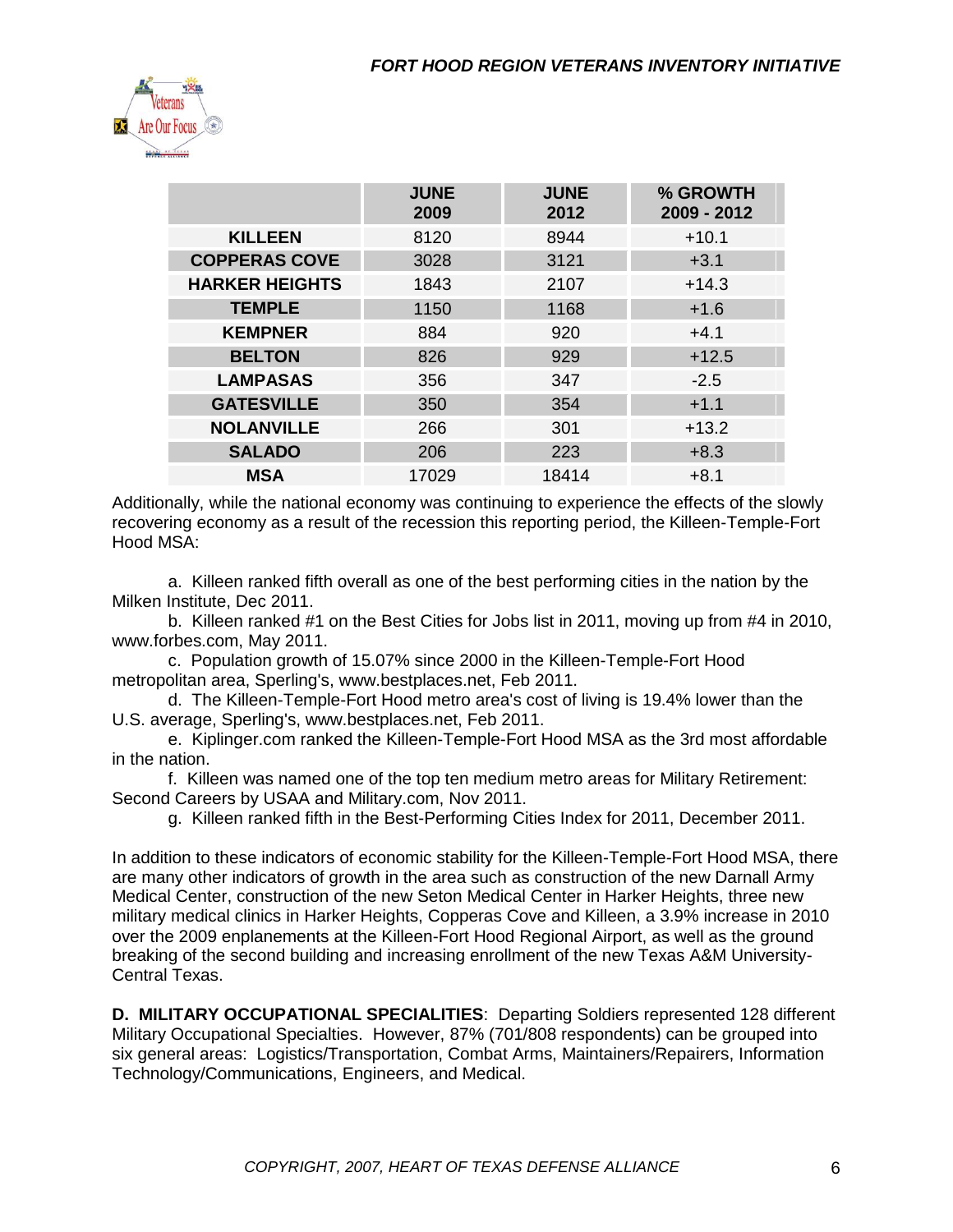



#### **COMBAT ARMS**

The largest group of separating Soldiers came from the Combat Arms branches this quarter. Most, if not all, will be combat veterans of the Iraq/Afghanistan campaigns, which have a distinctive small-unit focus by their nature. Therefore, in addition to the skills listed below, these Soldiers would likely have extensive leadership and staff planning skills that far surpass those of their civilian peers.

Soldiers in combat arms comprise 25% of the separating population.

| <b>Armor</b> (77)                    | Member or leader who employs main battle tanks or cavalry fighting<br>vehicles in combat operations, and performs reconnaissance and<br>security.                                                                                     |
|--------------------------------------|---------------------------------------------------------------------------------------------------------------------------------------------------------------------------------------------------------------------------------------|
| Infantry $(62)$                      | Member or leader who individually employs small arms/heavy anti-                                                                                                                                                                      |
|                                      | armor weapons in support of combat operations                                                                                                                                                                                         |
| Field Artillery (41)                 | Operate or supervise high technology cannon artillery weapons,<br>automated tactical data systems, intelligence activities, target<br>processing, radar operations, artillery surveying operations, or<br>meteorological observation. |
| <b>Air Defense Artillery</b><br>(24) | Operate command/control/communications/computer information<br>systems or the lightweight, highly mobile Avenger or medium weight<br>Patriot Air Defense Missile systems.                                                             |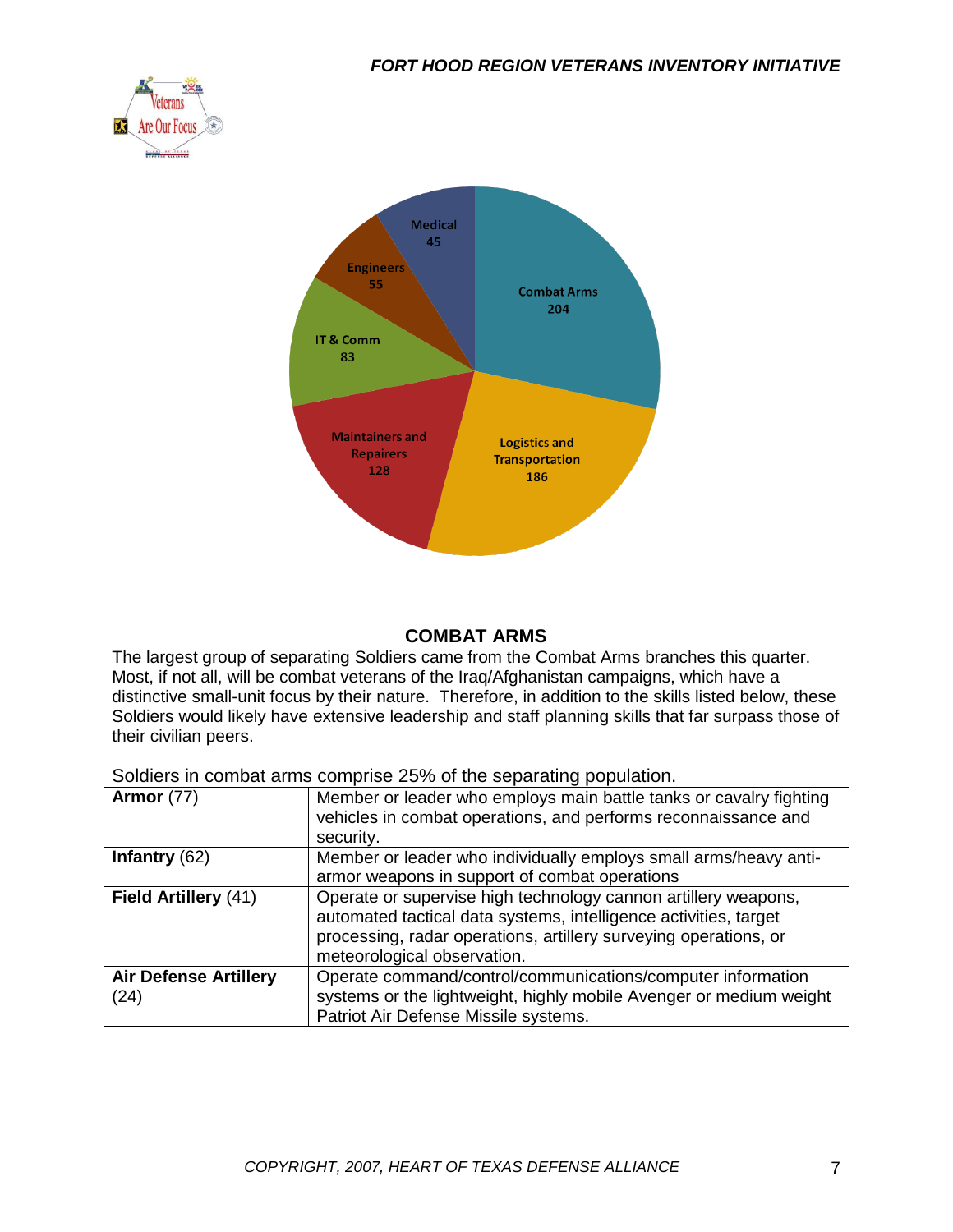

#### **LOGISTICS AND TRANSPORTATION**

While the largest group of Soldiers separating from Fort Hood has been Logistics and Transportation over the past year, this group moved to the second largest this quarter.

Soldiers serving in the logistics and transportation fields comprise 23% of the separating population.

| <b>Motor Transport</b><br>Operator (50)         | Supervises and operates wheel vehicles to transport personnel and<br>cargo. Oversees and checks proper loading and unloading of cargo<br>on vehicles and trailers.                                                                       |
|-------------------------------------------------|------------------------------------------------------------------------------------------------------------------------------------------------------------------------------------------------------------------------------------------|
| <b>Petroleum Supply</b><br>Specialists (36)     | Supervise the receipt, storage, accountability, and cares for<br>dispensing, issuing and shipping bulk or packaged petroleum, oils,                                                                                                      |
|                                                 | and lubricants.                                                                                                                                                                                                                          |
| <b>Automated Logistical</b><br>Specialists (25) | Supervise and perform management or stock record/warehouse<br>functions pertaining to receipt, storage, distribution and issue, and<br>maintain equipment records and parts.                                                             |
| <b>Unit Supply</b><br>Specialists (21)          | Supervise or perform duties involving the request, receipt, storage,<br>issue, accountability, and preservation of individual, organizational,<br>installation, and expendable supplies and equipment.                                   |
| <b>Ammunition Supply</b><br>Specialists (8)     | Assists in receipt, storage, issue, maintenance, modification,<br>destruction, and demilitarization of explosive items. Performs<br>ammunition supply stock control and accounting duties using both<br>automated and manual procedures. |

#### **MAINTAINERS/ REPAIRERS**

Soldiers that work in the field of maintenance and repair comprise 16% of the separating population.

| <b>Wheeled Vehicle</b>         | Supervise and perform unit, direct support and general support level        |
|--------------------------------|-----------------------------------------------------------------------------|
| Mechanics (38)                 | maintenance and recovery operations on light and heavy wheeled              |
|                                | vehicles, their associated trailers and material handling equipment.        |
| <b>Tracked Vehicle</b>         | Perform or supervise unit maintenance, diagnose, and troubleshoot           |
| Mechanics (27)                 | malfunctions on gas turbine and diesel power plants; the suspension,        |
|                                | steering, hydraulics, auxiliary power units, and the armament/fire          |
|                                | control systems on tracked vehicles including the M1 Abrams main            |
|                                | battle tank and Bradley Fighting Vehicle.                                   |
| <b>Aviation repairers (24)</b> | 10 different enlisted specialties (less pilots and air traffic controllers) |
|                                | ranging from aircraft structural repairers to airframe-specific             |
|                                | armament/electrical/avionics system repairers.                              |
| Special purpose (15)           | 15 different low-density fields that require a degree of technical skills   |
|                                | that would support the repair and maintenance of Army vehicles and          |
|                                | equipment. These skills include metal workers (welders),                    |
|                                | machinists, small arms and fire control repair, power generation,           |
|                                | computer/detection systems, radar, avionic communication                    |
|                                | equipment, and special purpose equipment (such as HVAC and                  |
|                                | refrigeration systems).                                                     |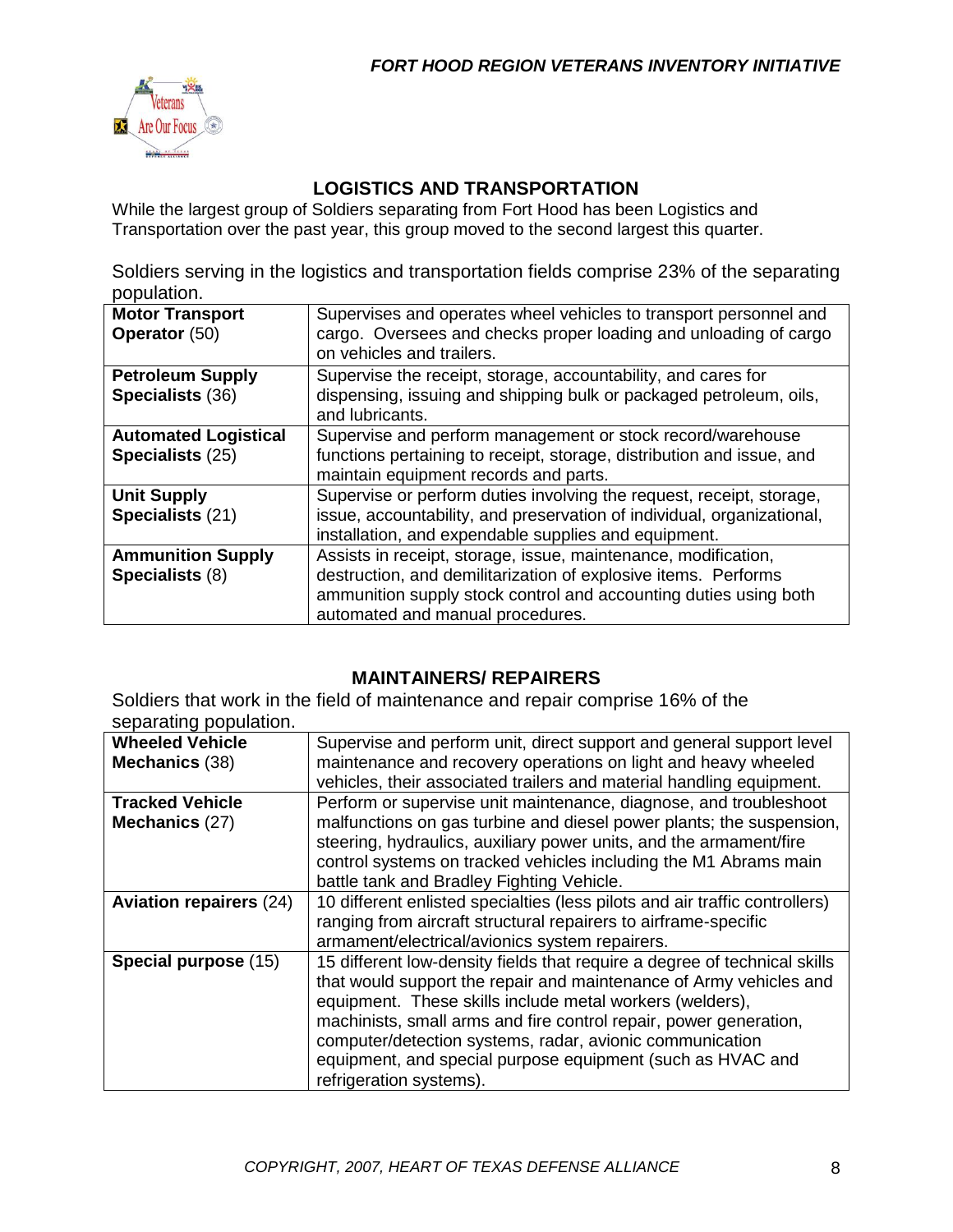

### **INFORMATION TECHNOLOGY AND COMMUNICATIONS**

The information technology and communications field makes up 10% of the separating population.

| <b>Signal Support</b><br><b>Systems Specialist</b><br>(24)                             | Supervise, install, employ, maintain, troubleshoot and assist users<br>with battlefield signal support systems, terminal devices, satellite<br>communications equipment and automated telecommunications<br>computer systems, to include local area networks, wide area<br>networks and routers. Integrate signal systems and networks;<br>performs unit level maintenance on authorized signal equipment and<br>associated electronic devices; train and provide technical assistance<br>to users of signal equipment.                   |
|----------------------------------------------------------------------------------------|-------------------------------------------------------------------------------------------------------------------------------------------------------------------------------------------------------------------------------------------------------------------------------------------------------------------------------------------------------------------------------------------------------------------------------------------------------------------------------------------------------------------------------------------|
| <b>Information</b><br><b>Technology Specialist</b><br>(16)                             | Supervise, install, operate and perform unit level maintenance on<br>multi-functional/multi-user information processing systems,<br>peripheral equipment, and associated devices. Perform analyst and<br>information assurance functions and conducts data system studies.<br>Perform Information Services Support Office (ISSO) duties of<br>printing, publications, records management and Communication<br>Security (COMSEC) custodian functions and certification authority<br>duties in support of the Defense Message System (DMS). |
| <b>Multichannel</b><br><b>Transmission System</b><br><b>Operator-Maintainer</b><br>(8) | Supervise, install, operate and perform unit level maintenance on<br>multi-channel line-of-site and tropospheric scatter communications<br>systems, communications security (COMSEC) devices, and<br>associated equipment.                                                                                                                                                                                                                                                                                                                |
| <b>Network Switching</b><br><b>Systems Operator (7)</b>                                | Supervises, installs, operates, and performs systems maintenance<br>on large and small electronic switches; system control centers; node<br>management facilities; associated multiplexing and combat net radio<br>interface (CNRI) equipment; short range line of sight radio systems;<br>communications security (COMSEC) devices; and other equipment<br>associated with network switching operations.                                                                                                                                 |
| <b>Nodal Network System</b><br><b>Operator-Maintainer</b><br>(6)                       | The Nodal Network Systems Operator-Maintainer supervises,<br>installs, operates, and performs systems maintenance on large and<br>small electronic switches; system control centers; node management<br>facilities; associated multiplexing and combat net radio interface<br>(CNRI) equipment; short range line of sight radio systems;<br>communications security (COMSEC) devices; and other equipment<br>associated with network switching operations.                                                                                |

#### **ENGINEERS**

The engineer field makes up 7 % of the separating population.

| <b>Combat Engineer (44)</b> | Engaged in providing mobility, counter-mobility and survivability                                                                                          |
|-----------------------------|------------------------------------------------------------------------------------------------------------------------------------------------------------|
|                             | support to combat forces. Operates, directs and assists in the                                                                                             |
|                             | operation of various light and heavy engineer wheeled and tracked<br>vehicles. Directs construction of shelters and assembly of military<br>fixed bridges. |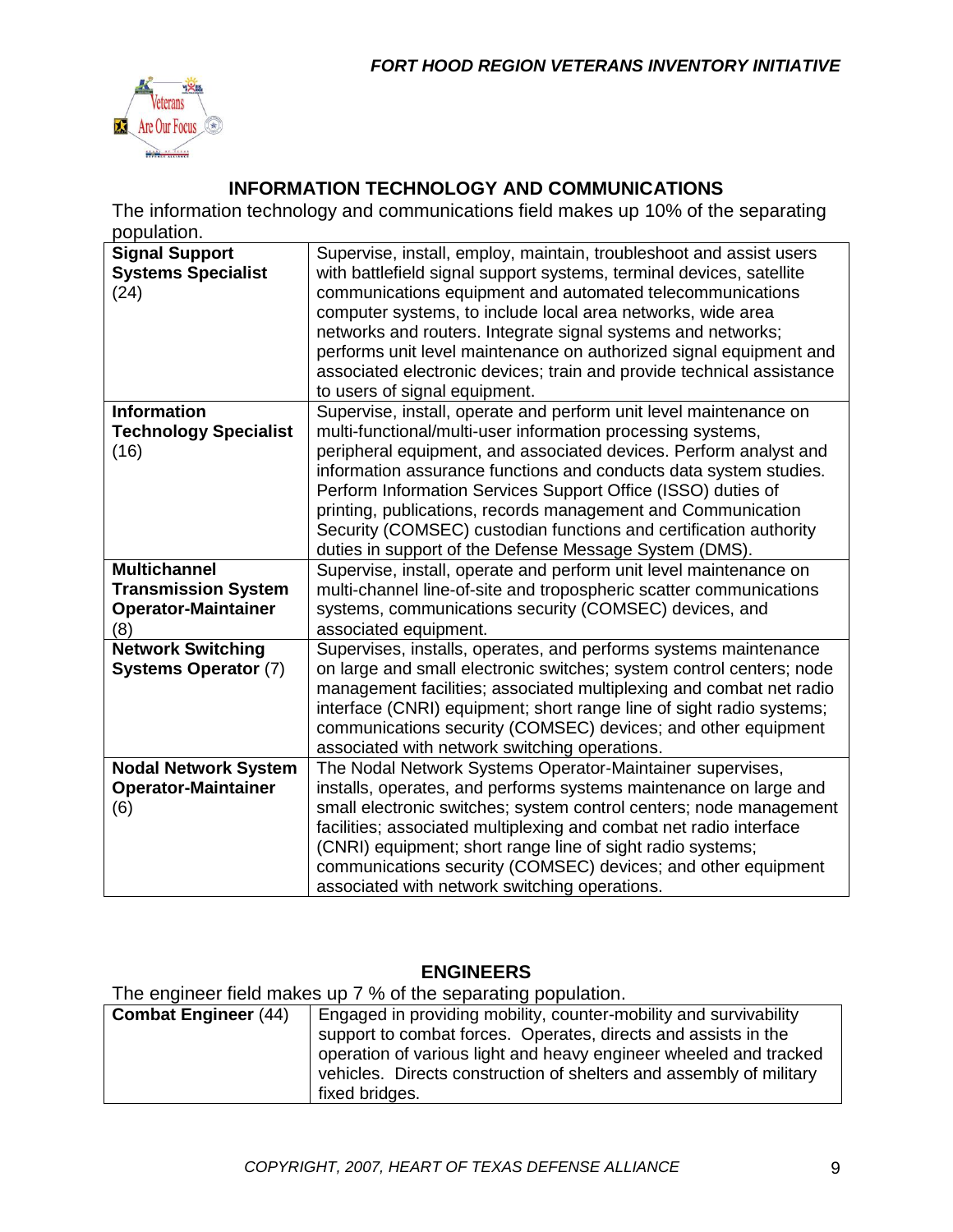

| Other $(9)$ | 5 Construction Engineers, 2 Bridge Crew Members, 1 Firefighter, |
|-------------|-----------------------------------------------------------------|
|             | and 1 Interior Electrician.                                     |

#### **MEDICAL**

Personnel in the medical field make up 6% of the separating population.

| <b>Health Care Specialist</b><br>(28) | Provide emergency medical treatment, limited primary care, force<br>health protection, evacuation in a variety of operational and clinical<br>settings from point of injury or illness through the continuum of<br>military health care under the supervision of a physician, nurse or<br>physician's assistant. As a field combat medic, provides emergency<br>medical care/treatment at point of wounding on the battlefield or to<br>battle and non-battle casualties during wartime. |
|---------------------------------------|------------------------------------------------------------------------------------------------------------------------------------------------------------------------------------------------------------------------------------------------------------------------------------------------------------------------------------------------------------------------------------------------------------------------------------------------------------------------------------------|
| <b>Other (17)</b>                     | 5 Operating Room Spec, 3 Medical Log Spec, 3 Medical Lab Spec, 1<br>Mental Health Spec, 2 Biomedical Equip Spec, 1 Pharmacy Spec, 1<br>Vet Food Inspection Spec, and 1 Respiratory Spec.                                                                                                                                                                                                                                                                                                 |

**E. DESIRED POST- MILITARY SERVICE EMPLOYMENT:** Respondents are asked to indicate the type (or types) of post-military employment they desire. If married, they can indicate their spouse's employment preferences. In order to standardize input for ease of analysis, the survey provides 14 broad categories conforming to industry categories found in the North American Industrial Classification System (NAICS), but respondents may write in and/or amplify any area not listed. For this 3rd Quarter report, the top five desired categories of post-military service employment were<sup>3</sup>:

#### **SOLDIER SPOUSE**

 $\overline{a}$ 

| 1. Law Enforcement/Security: | 287 | 1. Administrative/Office: | 161 |
|------------------------------|-----|---------------------------|-----|
| 2. Management/Business:      | 200 | 2. Medical/Health Field:  | 139 |
| 3. Other: .                  | 185 | 3. Other:                 | 114 |
| 4. Administrative/Office:    | 179 | 4. Education/Teaching:    | 77  |
| 5. Equipment/Maint. Repair:  | 150 | Management/Business:      | 77  |
|                              |     |                           |     |

 $3$  Employers desiring to hire Fort Hood veterans may post their employment website URL link on the ACAP website (www.acap.army.mil). Employers may also coordinate with the Fort Hood Transition Services Manager (Linda Christ at (254)288-6735) to arrange to recruit potential Veteran employees in person Tuesday through Thursday, and briefly address the TAP workshop (industry they represent, skills they are seeking, availability to discuss job opportunities.) Employers may place a job posting via "Work in Texas" (www.workintexas.com) - a statewide, internet-based job matching system through the Central Texas Workforce Center (254)200-2020. The Texas Veterans Services staff work closely with the Central Texas Workforce Business Services including job development, direct referrals, and military skills-civilian occupations matching. Contact Jerry Butts (Killeen: (254)200-2026) or Waverly Hargrove (Temple: (254)773-1607, ext 4032) for more information.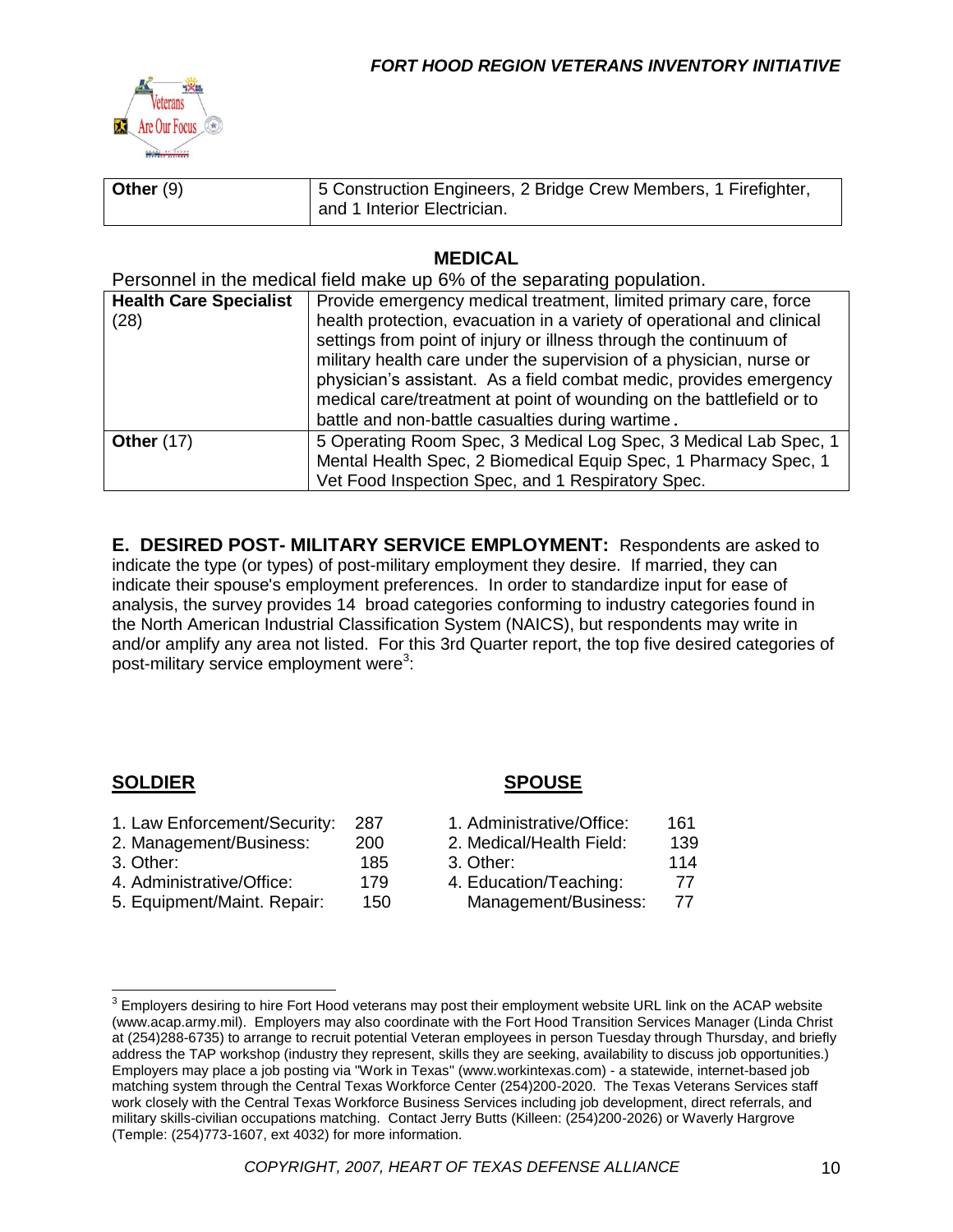

The anomalies in Military Occupational Specialty (MOS) data may have been carried over to the types of post-service employment desired. While Management/Business has been one of the top desired careers for post-service employment since 2007, it was the second highest desired career for this quarter. This desired post-service employment could possibly be attributed to the high number of Soldiers leaving their military service this quarter with a Logistics/Transportation MOS. Since October 2007, the top desired careers for spouses have always included Administrative/Office, Education/Teaching, and Management/Business, and Administrative/Office was the top desired career for spouses this quarter. The Medical/Health Field, once again, was in the top five for desired spouse employment and has been since July 2008. The top categories of desired post-service employment for those intending to retire from military service are:

| 1. Management/Business:      | 45 responses |
|------------------------------|--------------|
| 2. Admin/Office:             | 42 responses |
| Transportation/Warehouse:    | 42 responses |
| 4. Law Enforcement/Security: | 35 responses |
| 5. Other:                    | 30 responses |

Similar to the last two quarters, Management/Business was listed as the top desired area of employment, while Law Enforcement/Security continued to remain one of the top desired areas after leaving the service upon retirement. The large number of responses for Transportation/Warehouse post-service employment for retirees could also be attributed to the large number separating with a Logistics/Transportation MOS.

According to a new study by Payscale.com, management consultation and information technology program managers top the list for best jobs for veterans. The following is a list of the 16 most common and well-paid occupations that veterans have entered since transitioning from the military service.

- **Management consultant**
- **Program manager, information technology**
- **Systems analyst**
- **FBI** agent
- **Field service engineer, medical equipment**
- **Systems engineer**
- **Information technology consultant**
- **Intelligence analyst**
- **Helicopter pilot**
- **Network engineer**
- **Project manager, construction**
- **Technical writer**
- **Business development manager**
- Network administrator, information technology
- **Heating, ventilation, and air conditioning service technician**
- **Fireman**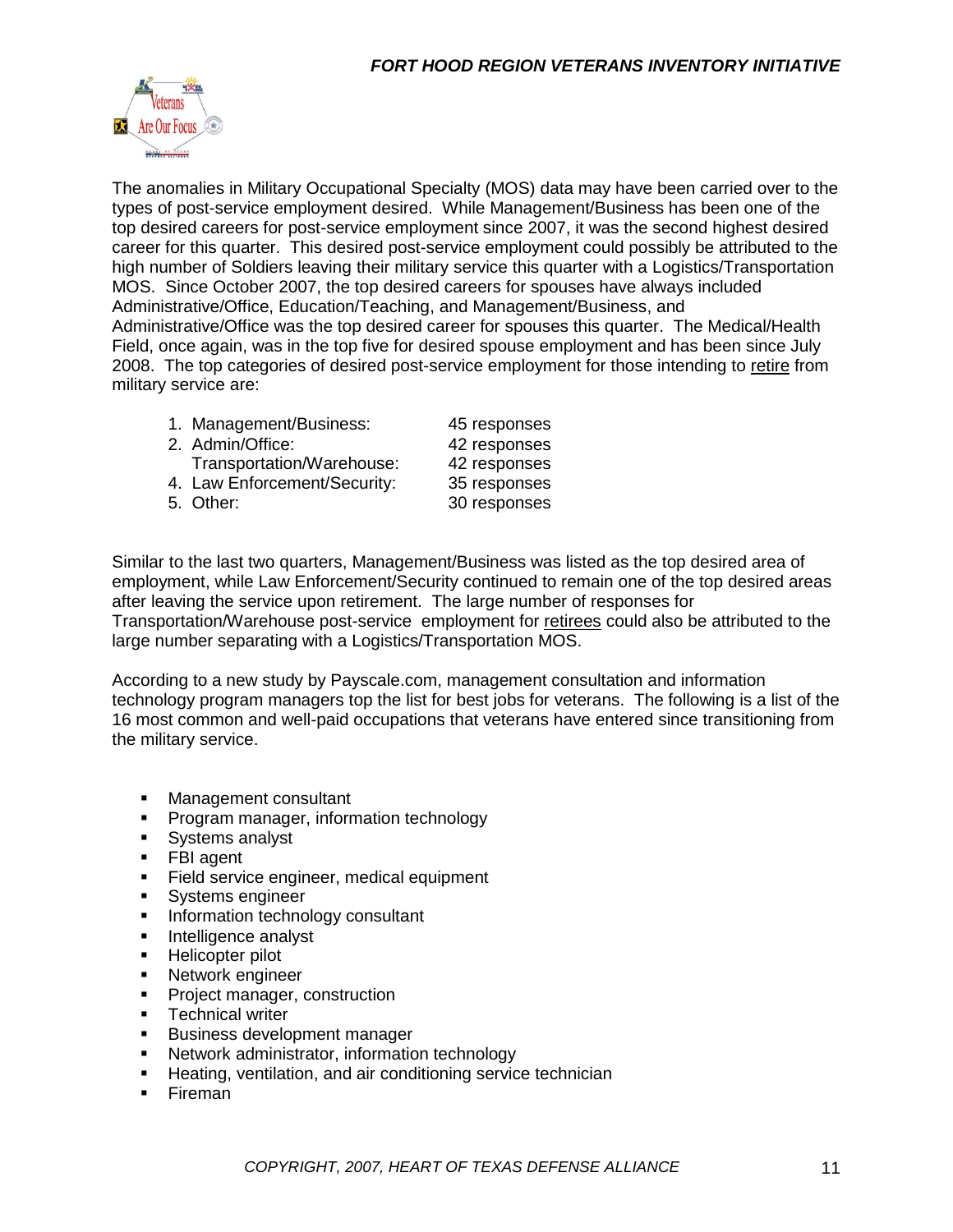

Orion International, an employment placement service for former military personnel, finds that officers and senior-enlisted personnel typically find success in high-level management positions and many major corporations offer "fast-track" leadership development for veterans. Officers and Non-Commissioned Officers eligible to retire have spent many years leading increasingly larger and more complex organizations, are graduates of an Army Professional Education system that focuses on developing their leadership skills, and have demonstrated success as a result of their longevity of service. Employers are looking to former military personnel due to their leadership experience, transferrable skills, and proven accountability. These veterans are known for being highly energetic and motivated and also known for being career-oriented, goaloriented, and are very familiar with being in a position where accountability is high. The survey asks respondents if they do not intend to remain in the MSA upon leaving the service, would a job available in the area change their response. Typically, another 18% - 26% would remain in the area if a job was available. The Killeen-Temple-Fort Hood MSA has a large pool of educated veteran job applicants to choose from and it is clear that many would respond favorably to remaining in the area if the right job was available to choose from at the end of their service in the military.

While it is understandable that jobs readily available within the area would retain many more Soldiers within the MSA upon leaving the service, the Census Bureau has confirmed that 2.4 million businesses are owned by military veterans. Veterans have many years of military experience preparing them for the rigors of running a small business. Their discipline, drive, and motivation are characteristics that make them desirable employees. The combination of self-driven veterans and an inexpensive cost of living makes the Killeen-Temple-Fort Hood MSA a desirable place to retire.

The *Operation Economic Transformation* Report identified four "target industries" or clusters that present the Greater Fort Hood Region with immediate opportunities for economic growth:

Information Technology Transportation and Logistics Healthcare Services Business Services

Clusters are geographic concentrations of interconnected firms and institutions utilizing related applications and serving similar markets. When fully developed, clusters can act as the principal drivers of economic growth and innovation in a region. The report recommended pursuing the development of these four clusters through a coordinated strategy of business retention, recruitment and entrepreneurship.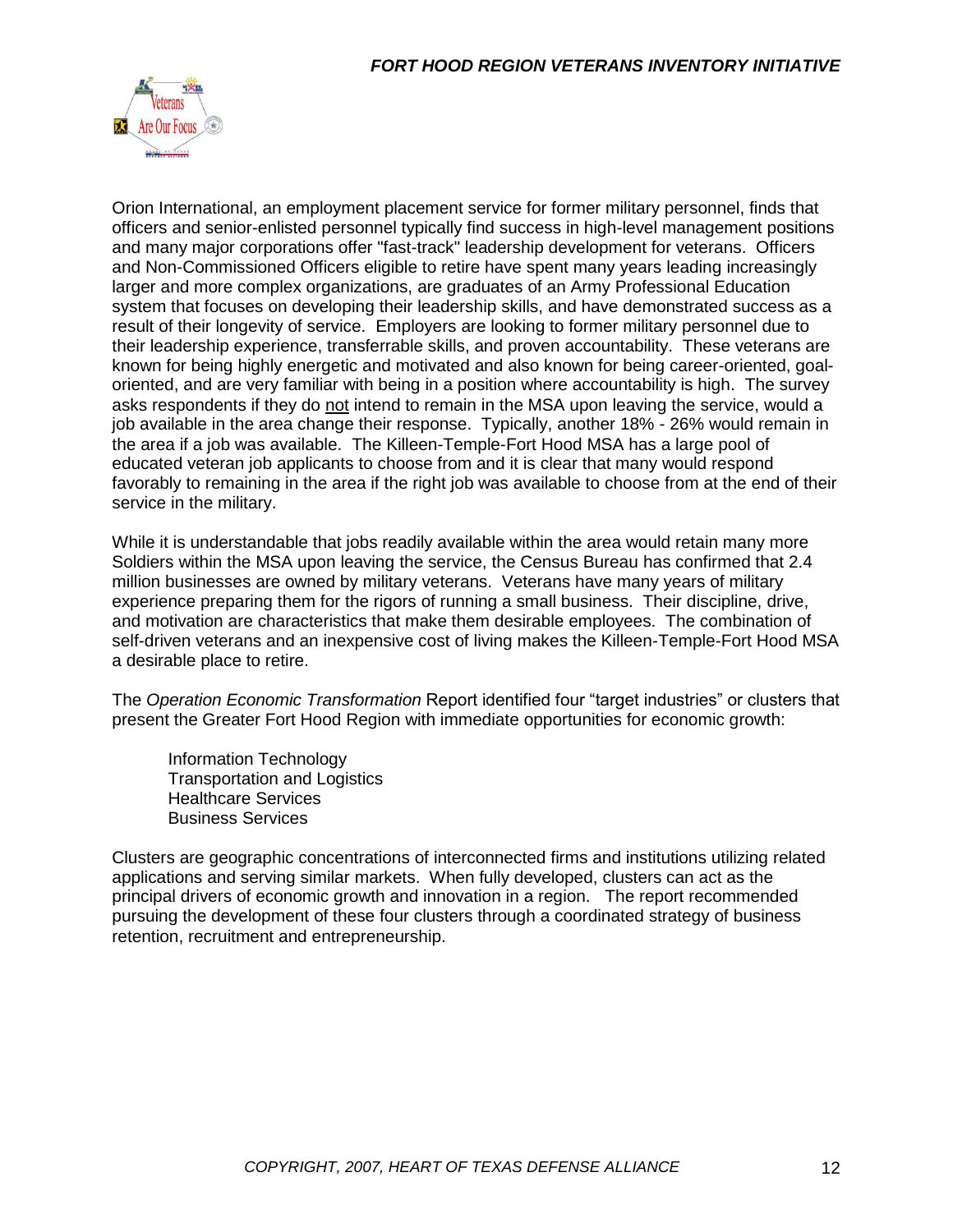



When separating the respondents into major MOS categories, there is a strong correlation between the numbers of separating Soldiers with those skills and the target clusters in the Operation Economic Transformation Report as shown in the chart above. In addition, because Officers and Non-Commissioned Officers eligible to retire have spent many years of their military career in leadership positions and are graduates of an Army Professional Education system, they have acquired many skills in Management and Administrative roles. This training and experience, regardless of their MOS, would directly correspond with the Business Services cluster.

**F. EDUCATION LEVEL OF THOSE REMAINING IN THE REGION:** Respondents provide their highest level of educational attainment. For this quarter, 67% percent of the respondents who intend to remain in the region have some level of post-secondary education:

- 1. Some College 46%
- 2. Associates Degree 16%
- 3. Baccalaureate Degree 4%
- 4. Masters Degree .8%

The data from 21,030 Soldiers separating over the last 23 quarters indicates that for those Soldiers who intend to remain in the Killeen-Temple-Fort Hood MSA (both retirement eligible and non-retirement eligible) educational attainment has increased steadily from 2007 to present.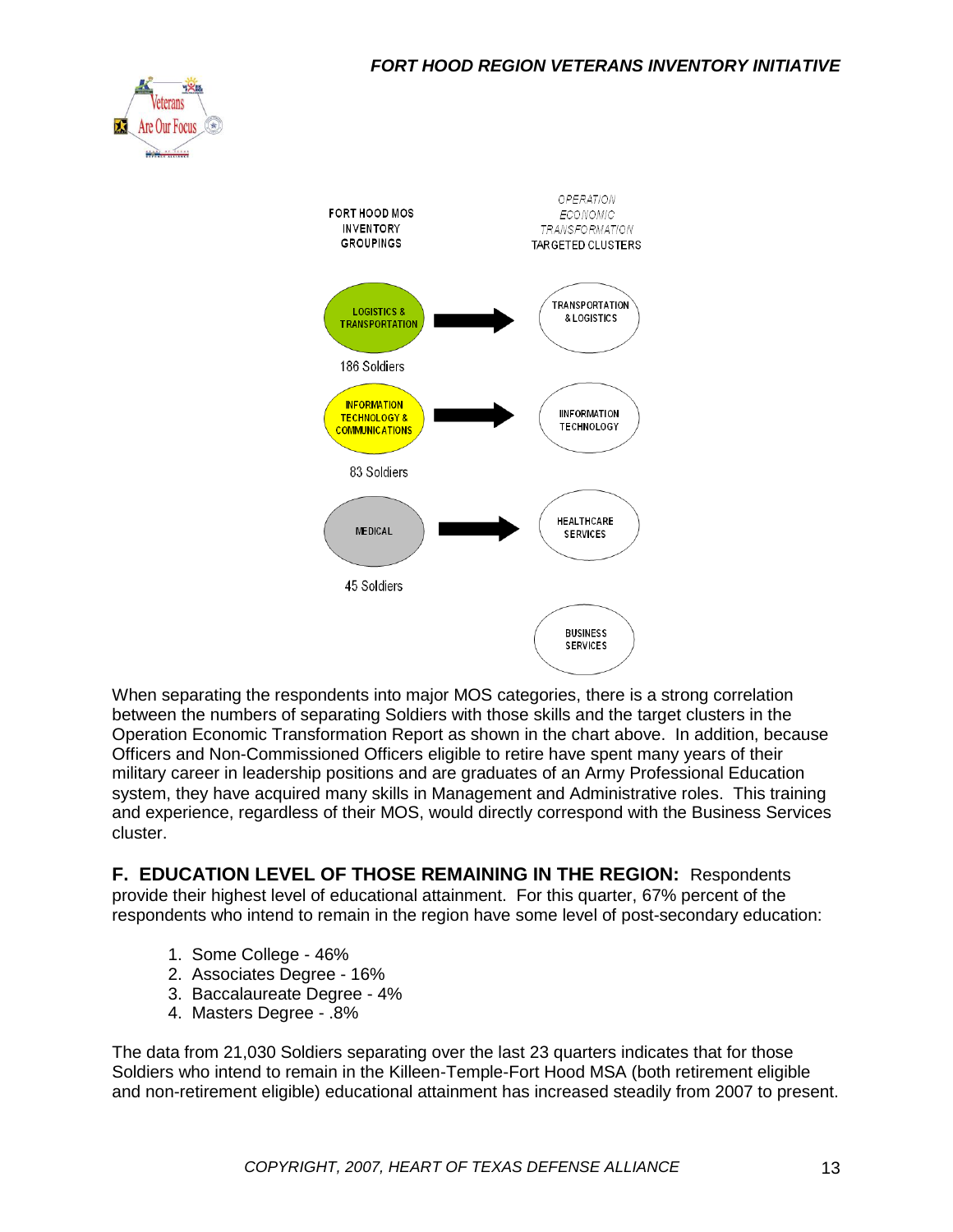



## **Educational Attainment % of Those Intending to Stay in MSA**

Anecdotally, businesses indicate they want to hire veterans. Educational attainment is a key variable in that process given the current national unemployment rate. When taking into account that Central Texas offers a low cost of living, has several post secondary educational institutions within the Killeen-Temple-Fort Hood MSA where Soldiers are able to complete their degrees, and the fact that a large percent of Soldiers separating from the service desire to remain in the area, the Killeen-Temple-Fort Hood MSA is becoming a very desirable area for potential business partners to relocate to the area. This opportunity may also motivate many other Soldiers who have started their degree as indicated in the above graph to complete their education through the use of their Post 9/11 GI Bill benefits with the potential of a job in the area after leaving the service.

#### **G. DESIRED "QUALITY OF PLACE" IMPROVEMENTS:**

1. In the past, the Veteran's Inventory Initiative reports have tracked the respondents' desired improvements (their perception of the Central Texas Quality of Place) if remaining in the Killeen-Temple-Fort Hood MSA after separation from the military service. Respondents were also given the opportunity to provide additional comments regarding their response to "quality of place." The survey was revised in July 2009 to gain more clarity on the quality of place factors that separating Soldiers specifically indicated needed improvement.

After removing the 43% who state they intend to "return to home of record" (33.4%) and "moving for employment elsewhere" (9.4%) choices, the following graph depicts the factors that the remaining 57% cite as quality of place issues.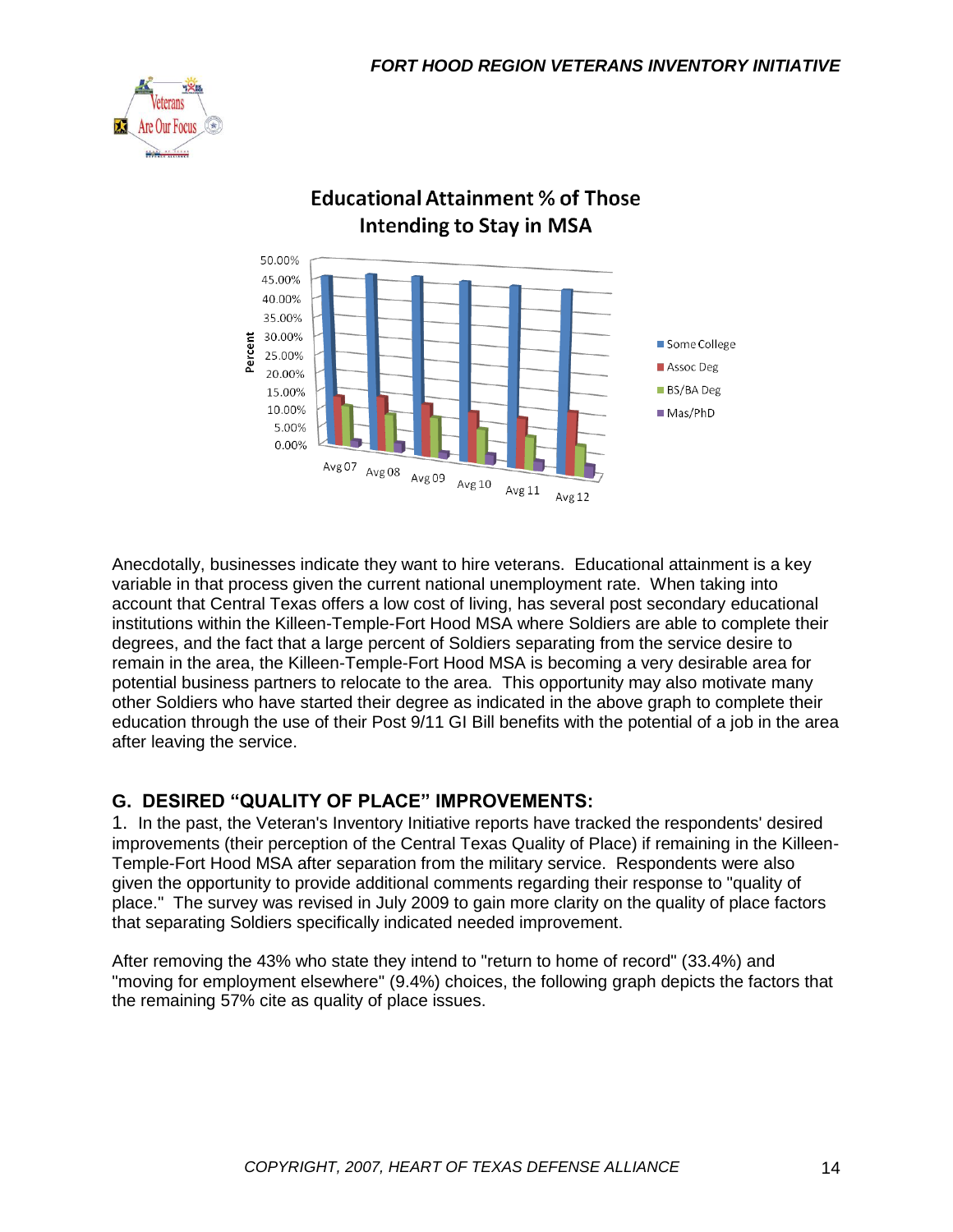

# **Quality of Place Desires Needing Improvement** 3rd Quarter 2012



2. For this quarter, the top three desired quality of place improvements were traffic congestion, improvement in crime rate, and desirable employment. Over the next three years, a number of transportation improvement projects will be completed (widening of US 190, SH 195, SH 201) that should assist in alleviating traffic congestion. Continued decreases in respondents citing lack of available higher education opportunities and available housing is an indicator that the region is making progress in areas that were perceived as significant issues in the past. While there are areas that separating Soldiers desire to see improvements to within the MSA, the Killeen-Temple-Fort Hood MSA economy appears to be more stable than many other areas in the country as well as most of Texas which makes this a desirable area to live after separating from the military.

Perceptions versus reality. Specific comments that separating Soldiers cite as desired improvements to the Central Texas "Quality of Place" remain consistent from previous reports. As 75 to 80 percent of Fort Hood Soldiers reside in the communities of Central Texas (98% within 10 miles of the Fort Hood main gate), the comments reflect their perceptions of areas where improvements might further influence their decision to remain in the region when their military service ends. As Operation Economic Transformation points out, "Economic development planning that is responsive to new opportunities…recognizes the increasing importance of quality of place in the attraction and retention of business and workers. Quality of place is about providing options, not just for current residents, but for those who will be residents in the future." Veterans ending their service at Fort Hood are clearly a talented and educated workforce worth retaining in the Central Texas region, and their perceptions of Quality